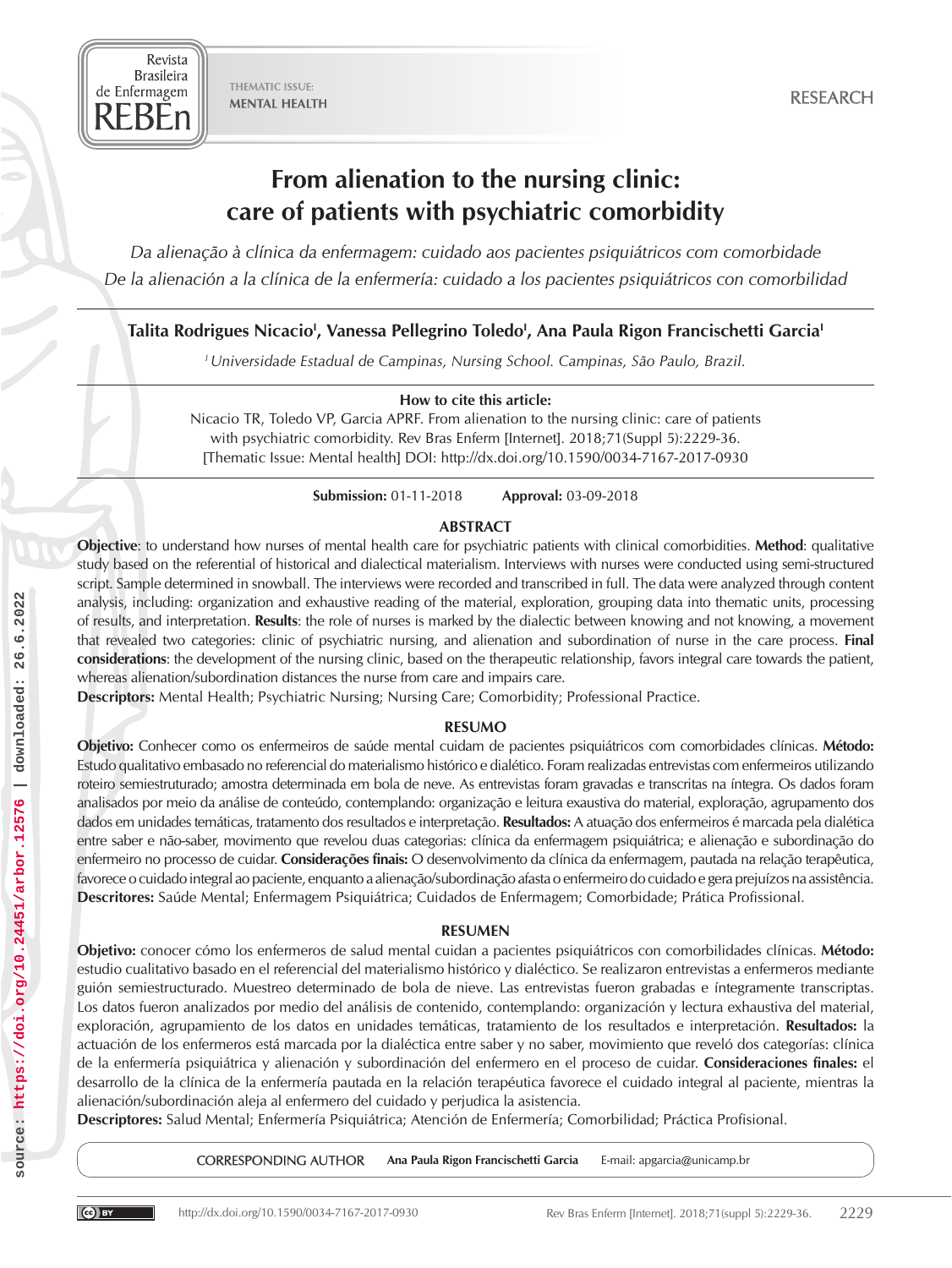# INTRODUCTION

Since its advent and until nowadays, nursing has undergone several changes. This dynamism is understood as a profession whose presence is necessary in various contexts in which human beings need to be assisted and cared $(1)$ . In the field of mental health it is no different, nursing professionals have been and are being requested to think about their practice and to transform their knowledge and practice in order to assist in the rehabilitation of patients $(2-5)$ .

The Psychiatric Reform was a movement that exposed the need of rethinking the care provided to patients. During the pre-Reform period prevailed the biomedical model, whose focus was disease and not man in its integrality, and restricted the nurse to a position of subordination and alienation regarding medical practice<sup>(2)</sup>.

With the Psychiatric Reform, the psychosocial model was proposed, which aimed for deinstitutionalization through the replacement of asylums for equipment inserted in the community, allowing care of the patient in psychological distress in their own social environment $(5-6)$ . In this model, multiprofessional teams are agents, wherein the nurse is the professional able to assume a novel way to perform clinically, whose main focus is the subject in their existence/suffering, becoming a therapeutic agent that must leave the place of the professional with prepared answers ready for the patients' problems and that considers themselves as someone working with the patient towards the same goal $(4-5,7)$ .

This research aimed to analyze more in depth the care of psychiatric patients with clinical comorbidities due to questions raised from experiences with patients and mental health professionals, where it was possible to observe that patients had their suffering extrapolated and equally manifested in their bodies through undone beards, nails not cut, feet with cracks and precarious hygiene conditions.

It is worth mentioning that care is not limited to biological or psychological issues, but occurs simultaneously, by considering that the body of an individual is not separated from their mind, and that their psychic structure depends on these two dimensions<sup>(5)</sup>.

Such a dependency can be seen in a study showing that individuals with psychological distress have a two to three times higher risk of death, in addition to reduction of 20 years in life expectancy, when compared with the general population<sup>(8)</sup>. In this way, the role of the nurse in the psychosocial model requires greater awareness of the needs of the patient, in such a way that the clinic develops actions directed towards the subject's distress without, however, abandoning the biological issues<sup>(5)</sup>. It is also part of the competence of mental health professionals to act in reducing morbidity and mortality that stems from problems related to metabolic, cardiovascular and endocrine abnormalities, sexually transmitted infections, among others common in public health contexts, in order to discuss and problematize such clinical comorbidities with the team and the subject $(1,9)$ 

In this way, the nursing care developed towards psychiatric patients with clinical comorbidities is the research object of this study.

# **OBIECTIVE**

To understand how nurses of mental health care for psychiatric patients with clinical comorbidities.

# **METHOD**

# Ethical aspects

This project was submitted and approved by the Research Ethics Committee of the School of Medical Sciences of the State University of Campinas. Data collection was conducted upon signing of the Informed Consent Form by the individuals, respecting the ethical principles as described in Resolution 466/2012, which deals with research involving humans.

#### Type of study and theoretical-methodological framework

This is a qualitative study based on the approach of historical and dialectical materialism, which aims to understand phenomena through their meanings and considers social representations as able to condition the construction of reality, which is itself considered contradictory<sup>(10)</sup>. Thus, this approach allowed for considering the role of the nurse in their historical, dynamic and transformation contexts<sup>(10)</sup>.

#### Study scenario and data source

The study was conducted in the Center for Psychosocial Assistance (CAPS III) of the municipality of Campinas. It was possible to interview nine nurses who work in five of the six CAPS of the municipality.

Sampling was conducted in snowball<sup>(11)</sup>. After requesting an interview via telephone, the three nurses who accepted first were the seeds that indicated the next nurses to request an interview to. The end of the interviews took place when the researcher's concern was answered $(12)$ . Participants were identified by the acronym ENF followed by an Arabic number.

The following were considered inclusion criteria: nurses working for at least one year, and that treated psychiatric patients with clinical comorbidities.

# Data collection and organization

The data were collected through interviews using a semistructured script with the following main questions: Have you ever treated any psychiatric patient with clinical comorbidities? Tell me how you treated them. The interviews were recorded on digital audio and transcribed in full.

# Data analysis

The data were analyzed through content analysis, including the following stages: organization and exhaustive reading of the material, exploration, grouping data into thematic units, processing of results, and their interpretation $(13)$ .

# RESULTS

The data were organized in order to support the two categories, based on the dialectic that represented the contradictive movement between knowing and not knowing.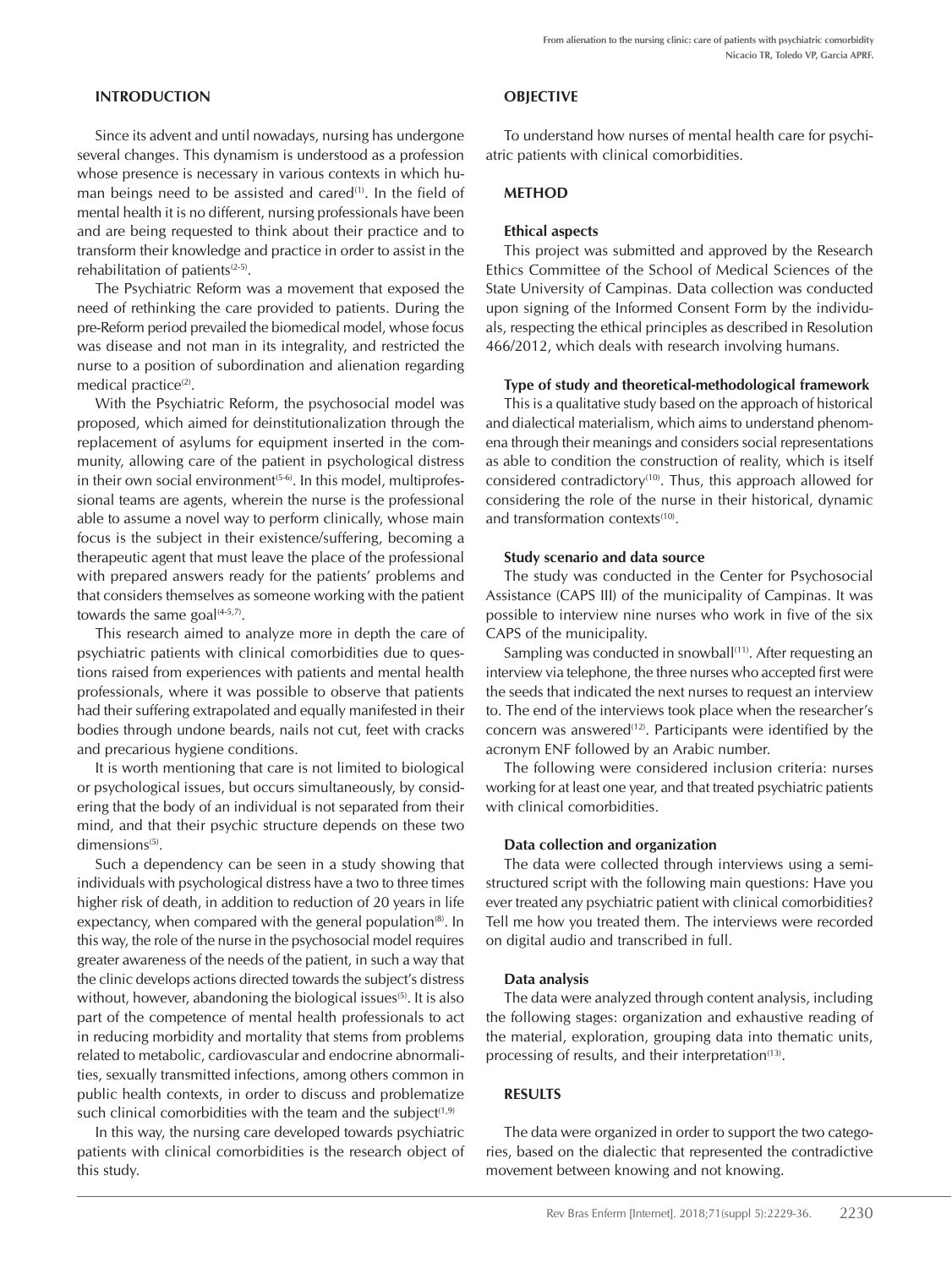#### Category 1 – Clinic of psychiatric nursing

This category consists of discourses that refer to the presence of the psychiatric nursing clinic in the process of caring of the psychiatric patient with clinical comorbidities, determining knowledge.

The findings of this category showed the process of care as focused on the subject, articulating psychiatric Nosology with therapeutic conducts aimed at stimulating the patients' autonomy. Thus, these conducts favor the accountability of subjects for their health, which may indicate less relevance when looking through the lens of biomedical care.

> *I learned over time that we focus on the subject, right? So, is the pathological issue important? Yeah, but by having a therapeutic conduct we'll focus more on the subject than on the disease, isn't that right.* [...] *Actual handling of the cases ends up being something different* [...] *I think it depends on the case.* (ENF-5)

> *With coexistence I also think it's an ideal space, so demands emerge and it is a more spontaneous thing.* [...] *I enjoyed those moments where they are also responsible for their clinical health, which you can care in another way. We tried to deconstruct the idea that it's only possible to handle these things via medication, via doctor, that there are other professionals who can also do clinical orientations, yeah?* (ENF-8)

The interviews revealed that the psychiatric nursing clinic is based on the nurse-patient relationship and starts from the moment they meet, of permanence, and of bond. In the process of caring, permanence enables the relationship to occur and promotes the identification of biological changes.

> *We pay more attention to the people who come here more often, those that are always here because of the bond, because of group activities, and then we can tell when there's something different, when the disturbance isn't only due to the psychological part.* (ENF-3)

> *The person used to come here with some glycemia disturbance and was extremely confused* [...] *"Hey, that doesn't occur when he is in crisis, there's something different". Then I checked blood glucose and it was either very high or super low* [...] *Those that visit us little we can't perform care completely, both the psychological and clinical parts.* (ENF-3)

> *I think it's easier for the nurse that is good in regards to mental health and is quite updated on this subject to deal with clinical issues* [...] *and it depends on how much I get involved or not with the patient.* (ENF-1)

It was revealed in these discourses that nurses recognize the disadvantages of looking at the care towards the subject in a fragmented manner, considering only psychiatric Nosology. In this context, it was pointed out that this fragmentation into body and mind results in difficulties for caring patients and has as consequence the fragmentation of care into the distinct points of attention that constitute the system.

> *So this was a case we could not identify that it was a toothache, but we were treating this disturbance as if it were because of the pathology... schizophrenic with mild intellectual disability, anyway*

*... we believed it was that. It was also a case that stayed with us... that we couldn't look at that more clinical issue of his.* (ENF-5)

*There is a certain slowness in perceiving these things, and for the system, for basic care as well, I think it's more difficult to look at a user of the mental health department as a patient who needs care with their body, so it is a very dismembered thing that is left and we know it can't be, but is.* (ENF-6)

# Category 2 - Alienation and subordination of the nurse in the process of caring for the psychiatric patient with clinical comorbidities

This category is composed of lines that refer to various forms of alienation and subordination that permeate the work process of nurses and demarcate "not knowing".

It is evidenced through these lines that the work process still maintains pillars in biomedical knowledge. Thus, the work of the nurse in CAPS is permeated by the alienation to the other's knowledge, the nurse does not occupy the place of who exercises their autonomy and makes their practice dependent on doctor practice, in a context in which prescription is adhered to or demonstrates, due to ignorance of the clinical treatment, the fragmentation of care and difficulty in continuing treatment.

> *A hypertensive crisis that's nothing serious, that doesn't have... that is a symptomatic hypertensive crisis we can take care of, we can prescribe the medication if there's a doctor here. If there is a doctor here he usually gives this kind of support, but we don't have a doctor available 24 hours.* (ENF-4)

> *There's always a patient with decompensated diabetes and we perform it, if it is possible, if there's a doctor here, for instance, and we can prescribe medication we do, and... if not, we refer them.* (ENF-2)

> *Users appear and require a bed, and usually come without that kind of care, do not bring clinical medication, the family can't access it ... can't have access to medications, so we have a hard time in that sense. What will I have to do? I'm going to have to call in the health center where they receive treatment to see the prescription treatment seeing as they don't even have the prescription with them.* (ENF-9)

It was possible to identify there is also the difficulty of the nurse in staying in their place for conducting care and, as a consequence, the nurse performs various tasks.

> *The referral requested the nurse to solve it because... but that's it, it just asks for solving when the situation is on the brink and what should actually be passed on to the nurse, and the nurse's attentive, so doing it, we can't... because we're taking care of other things that sometimes aren't even related to nursing, you understand?* (ENF-1)

> *We end up assuming too many tasks that are not ours and put it all together and, in everyday life, the patients with severe cases... and we can't do what's supposed to be done.* (ENF-7)

The interviews showed that the alienation and subordination of nurses extrapolate the work environment in CAPS and also comprises health services that constitute the system.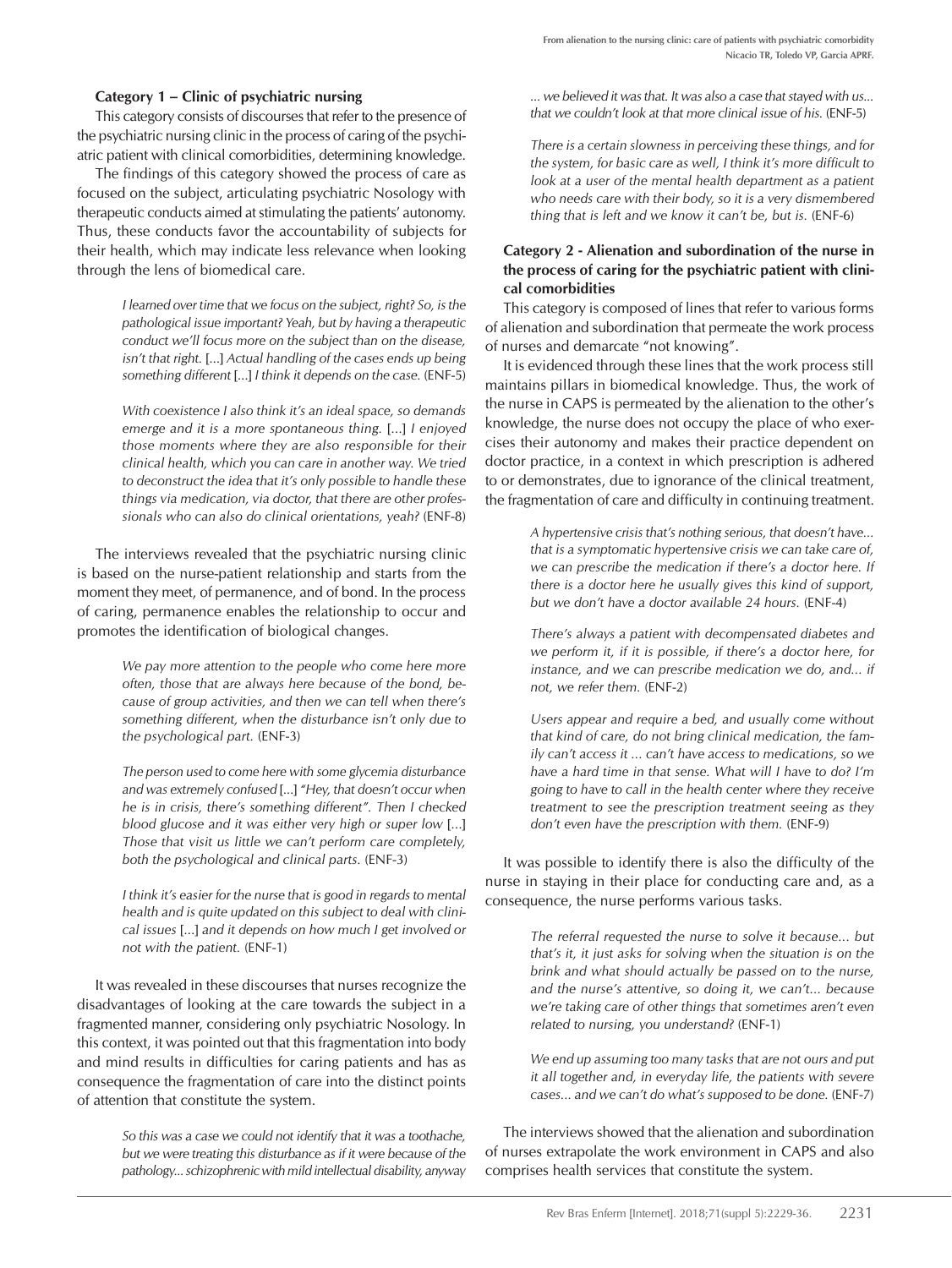*He comes here with the bandages all dirty, with flies on top of them... he only goes to the Health Center on Mondays, he didn't go on Friday, what do I do? I can't apply it because I have no structure to apply the bandages here.* (ENF-2)

*What makes me feel more like this is the health center, like, we end up doing the role of a health center and the health center loves that because they just send more tasks for us to do.* (ENF-7)

#### **DISCUSSION**

Based on the findings of this study, the dialectical movement distributed among the categories has shown to require the theoretical foundation of the concepts of clinic, alienation and subordination.

In the context of mental health, it is not uncommon to relate the concept of clinical nursing to a pathology approach, referring to the medical practice wherein the clinical view is focused on the complaint presented by the patient<sup>(14-15)</sup>. With the emergence of pathological anatomy, favoring the biological view of the disease and the body, there was a transformation in the explanatory model for diagnosis and cure of diseases and, thus, during the 19th century, the clinic directed towards pathological reactions was constructed $(14-15)$ . In the 20th century, the medical view started to consider the spaces external to the patient's body, including psychological and social perspectives<sup>(14)</sup>.

Today we can identify that the clinic is pervaded by the use of technology for the determination of diagnostics and drug treatment, as it seeks in pharmaceuticals the medicalization of problems in an attempt to put an end to human suffering $(14)$ . In nursing, such a discussion has been historically built by the composition of the clinic in medicine, which favors the action of medical knowledge through the organization of spaces and bodies $(2,5,15)$ .

Starting from the implementation of new equipment, post-Psychiatric Reform, there was the possibility of constructing an extended clinic structured with a basis on the subject in suffering and that, through reception and care, may contribute to the articulation of the subject in their territory, and not outside it, heightening the potential of transformations on the subject and society $(16)$ .

In this perspective, there is the possibility of reconstruction of the nursing clinic centered on care, migrating to an interventionist model that has as its objective to cure, for a model that has as its premise to care<sup>(15)</sup>. This reconstruction requires the appropriation of knowledge specific to nursing, while keeping in mind the knowledge of the subject who searches for interventions<sup>(15-16)</sup>.

Hence, it is important to consider that the development of the clinic can't occur linearly, as it is permeated by constructions and deconstructions of the area of care and marked by complexity in considering that mental health problems originate from determinants of several causes, which allows for working in different ways with the aim of achieving the best possible meaning for the person's existence<sup>(17)</sup>. For such, it is necessary to reorganize the work process in mental health in order to understand the psychosocial and political needs of the subject, surpassing the tutelary paradigm $(17-18)$ .

If, on the one hand, the practice of nursing is based on knowing and leads to a possibility of care, on the other, in the results of this study was observed that the lack of knowledge can demarcate the movement of alienation and subordination of nursing in a coping reality.

Alienation can be defined as a contradictive relationship that occurs when man establishes a state of estrangement with the products of their work and with their social relations, in which their work ceases being affirmed and recognized, creating a negative valuation that produces suffering and discontent<sup>(19)</sup>. This estrangement arises when the agent of the work is alienated from the means of production and property, their activity is alienated with regards to the other and they lose control over their working process. Thus, in the context of alienation, human marks of the subject in the world and their subjectivity cease to belong to man, culminating in the non-recognition of self and leading them to face work as a means of ensuring survival<sup>(18-19)</sup>.

This depiction of alienation, inherent to the capitalist system, emerges from the social and technical division of labor and reproduces within work the ideological and political relations of social classes that reinforce social inequality and the difference between the owner of profit and the owner of workforce, establishing a relationship of domination $(20)$ .

Based on this setting, health work has transformed throughout history into a source of subordination, characterized as a limitation upon the control of the subject over their own work, resulting from fragmentation and hierarchization of the work process $(20-21)$ . This scenario allows to reaffirm to health professions a sense of valuation of intellectual work by devaluing manual labor<sup>(18-20)</sup>.

In Brazil, the emergence of psychiatric nursing was marked by class difference and the social division of labor<sup>(20)</sup>. Still, it was assigned to nursing a character of mission and vocation, which put qualified formal education in the background and, therefore, this practice had its work conditions neglected. In this context, the idea that nursing practice could be performed freely or at very low costs was fortified and could generate relations of submission seen on the basis of the purchase and sale of the workforce and of the recruitment of women to exercise activities that did not require qualification<sup>(18,20)</sup>.

Alienation, understood as a dynamic concept that requires change, not only produces alienated conscience, but also the awareness of being alienated $(22)$ . This awareness impairs the acceptance of remaining inert to alienation, making the need to overcome it arise $(19,20)$ . Hence, with the development of the nursing clinic throughout history, it is possible to identify a resistance movement against nursing practices subordinated and perceived as a support role for medical practice<sup>(18,20)</sup>.

Next to the possibility of the development of the nursing clinic, there was the dialectical movement marked by biomedical knowledge, which inserts into the scene the category of alienation and subordination of the nurse towards their own practice. The interviews showed that, for some nurses, it is hard to think about possibilities of taking care that are independent of medical knowledge. This is shown in the discourses where the absence of the doctor and the lack of medical prescription impede the conduction of care, being necessary a referral to other services.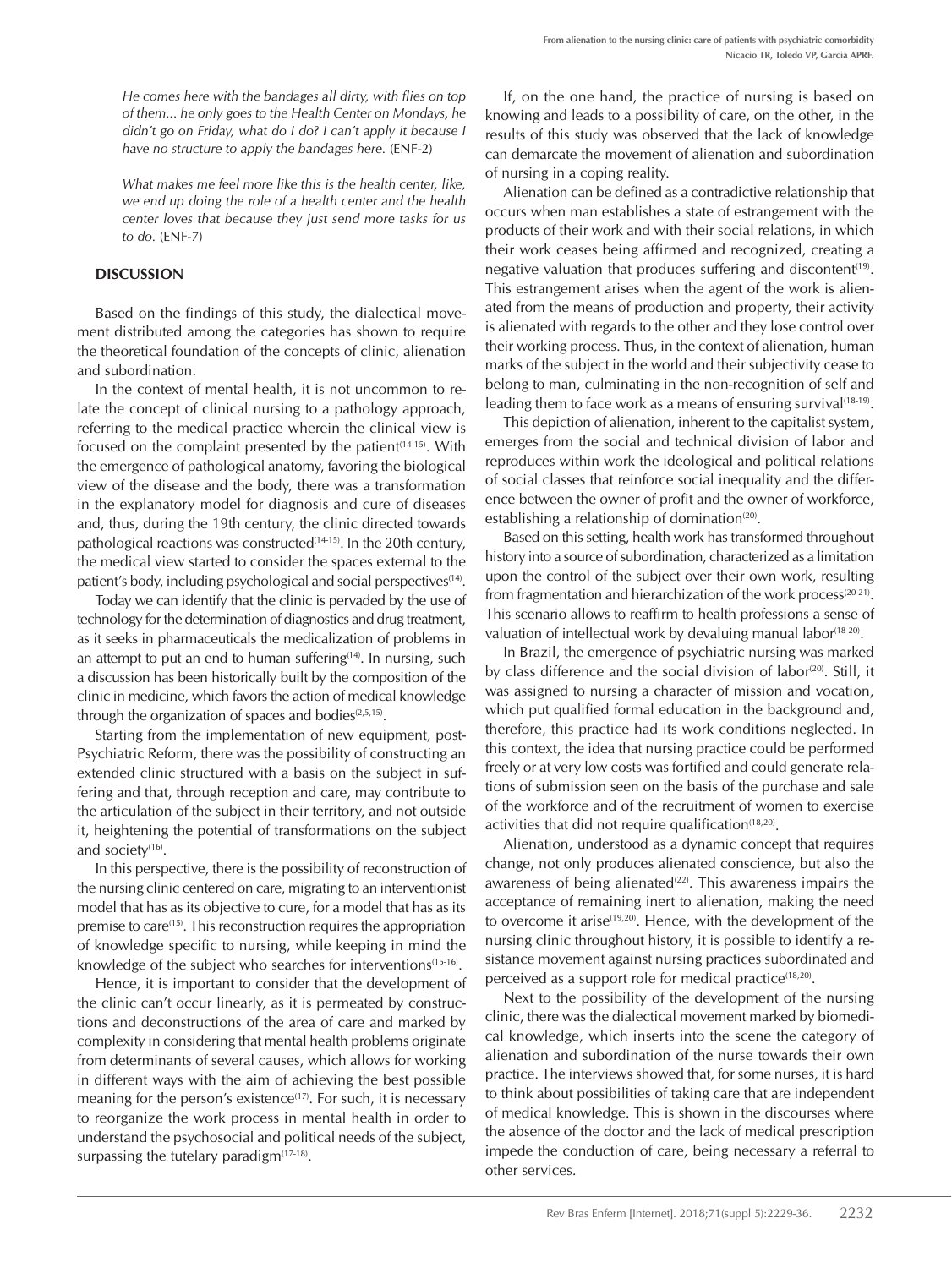The biomedical model disconnects man from their social and cultural apparatus as it concerns exclusively with the complaint based on organic parameters that are disturbed $(23)$ . It is important mentioning that this power relationship has determined the place of nursing throughout history based on the social and technical division of labor. This division culminates in the fragmentation of work within the nursing staff, in which intellectual work is assigned to nurses and manual tasks are assigned to nursing technicians and assistants<sup>(15)</sup>. This division is also reflected on a sphere of the multiprofessional team that establishes a performance role, while other professions are holders of intellectual knowledge<sup> $(18,21)$ </sup>. Even when resisting this place with the construction of its own scientific basis since the 1950's<sup> $(15)$ </sup>, the interviews showed that nursing is still alienated and subordinated to biomedical knowledge as it continues acting in order to complement medical practice.

The consequence of this practice based on biomedical knowledge is exemplified in the process of care aimed towards the administration of medicines, physical care, and monitoring of patients' behavior<sup>(2)</sup>. In this reality, the work process is still organized in order to ensure the effectiveness and be complementary to medical practice $(2)$ .

The pursuit of subjectivity promotes the construction of the place of the patient as a citizen, which is fundamental for mental health policies nowadays<sup> $(24-25)$ </sup>. Thus, the fact of using an approach that focuses on disease is characterized as a setback for nursing in mental health, even when it comes to identifying comorbidities that may be connected to the index psychiatric illness.

As a possibility of confronting this reality that produces alienation, it is observable in the results of this study that there are nurses who think the process of care as having a focus on the subject and perform the approach on a case-by-case basis. The literature points out the importance of considering the history of each subject and recognize them as beings that have a peculiar way of responding to the health/disease process and of structuring their life, instead of reducing them to a patient who needs to be treated<sup> $(15-16)$ </sup>. In this context, nursing care turns its look back towards the unique aspects of the subject's life, which implies not merely dealing with biological and physiological demands<sup>(2)</sup>. Hence, the work process of the nurse is organized in a way as to encourage the development of a clinic that is focused on the subject and that considers the disease as part of the experience of their existence<sup>(15)</sup>.

A tool of the clinic that can prioritize the focus on the subject, articulating psychiatric Nosology to integral care may be listening, characterized as a device that helps to minimize anguish starting from the production of meanings by allowing the other to be heard, and has its importance as a possibility to create a space for the circulation of the word and the development of the ability to think in new ways to deliver care $(26)$ . This tool promotes the recognition of singularity, and can contribute with a proposal for care that goes beyond the biomedical perspective and medicalization<sup>(2)</sup>.

In this sense, it is assumed that nursing practice can be developed based on practices that promote the scientific knowledge of the nurse by understand the subject, in order to think about interventions that promote the autonomy of the patient and allow their participation in the construction of health-promoting practices<sup>(15-16)</sup>.

In nursing, the diseases that characterize comorbidity, for instance diabetes and hypertension, may be questioned by the nurse as topics that allow for the possibility of creating a space for the circulation of the word, which can promote the construction of singular forms of the subject to deal with their disease. Thus, the recognition of the subject in their entirety allows for care originated from integrality, an essential aspect to be adopted in the process of caring for the psychiatric patient with clinical comorbidities, as it enables action towards preventing complications and aggravations<sup>(27-28)</sup>.

It is interesting to note that even in cases where medical intervention is required, such as hypertensive crisis with presence of symptoms, the nurses do not consider any other possibility of developing an intervention that goes beyond medication, especially considering that the care model in mental health acknowledges the subject in their relationship with their territory and social network, which may indicate that, in addition to care at the moment of the crisis, in a second moment, it will be important to continue assisting integrally<sup>(1,16)</sup>.

Considering the possibility of constructing the clinic with a focus on integrality, the respondents' lines allowed to identify that its foundation is the nurse/patient relationship.

In the late 70's, the nurse/patient ratio began to gain space as a key element of psychiatric nursing<sup>(3)</sup>. It is through psychiatric nursing, also known as a therapeutic relationship, that the interaction nurse/patient is supported, with the aim of helping the individual to find possible solutions $(3)$ .

The therapeutic relationship created between nurse and patient requires investment of both in order to promote the recovery of health. In this context, it is vital that the nurse holds the place of therapeutic agent, using the relationship as a pillar for care and as a means to get to know the life experiences of the individual, encouraging them to take responsibility for their symptomatic production and, consequently, for their choice of therapeutic decisions<sup>(17)</sup>.

The lines of the respondents showed that the meeting, the permanence and the bond are aspects that enable the development of the therapeutic relationship, especially with patients who spend more time in service. The relationship between professional and patient does not occur immediately and is not a simple task. The relationship is built gradually and according to coexistence<sup> $(29)$ </sup>. This context requires that the professional recognizes the patient's right to be treated with respect and dignity, nurses making themselves available for the meeting and for establishing the bond, which is part of the plan of care and encourages patient compliance towards the service<sup> $(29)$ </sup>.

It was observed that there are nurses who recognize the losses in care based on the fragmentation between body and mind when taking into account only psychiatric Nosology. As mentioned earlier, the increased risk of death due to biological problems in patients with mental disorders can emphasize the importance of the nurse of the CAPS in the recognition of clinical comorbidities and promotion of actions that prevent the worsening of the patient's condition.

The nursing practice is intrinsically related to the body. From the perspective of the nursing clinic, the body can be understood as articulated between real, imaginary and symbolic, where this structure is expressed through the symptom<sup>(16)</sup>. In this way, the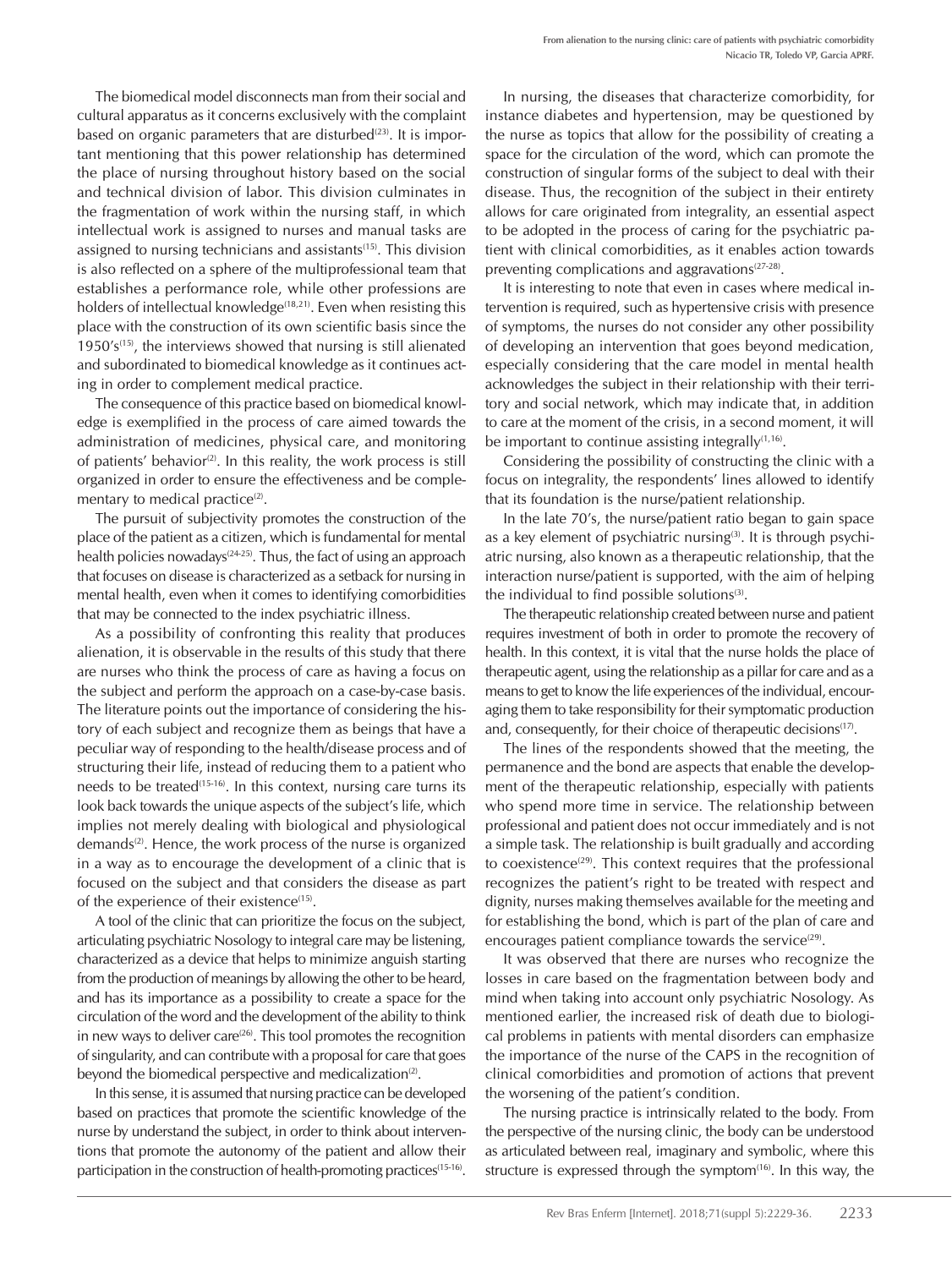possibility of conducting nursing care that focuses exclusively in the body and its functions is excluded, and it is thought of an approach that frees space for the subject to express the function that is assigned to the organ through discourse<sup>(16)</sup>. Thus, it is understood that the biological comorbidity, manifested through the symptom, can be an unusual way of dealing with the suffering caused by the disturbance of the relation between body and drive<sup>(16,30)</sup>.

Such a disturbance can be expressed in repetitions, be it persistent hyperglycemia due to improper eating habits, cuts and self-mutilation of the body, which manifest the resistance in giving meaning to the symptom and, thus, cause suffering $(16,30)$ . In this context, it is essential to recognize clinical comorbidity as an aspect of the patients' singularity and that can be addressed through the listening, enabling the circulation of speech and even repeated acts by the individual as a means of making them question their own conflicts, which, by remaining hidden, will continue expressing suffering through the body<sup>(16,30)</sup>.

The moments when physical care is carried out must be understood as an integral part of patients' care, so that they become subjects of care; and not just another moment, technical and automatic $(31)$ . When performing techniques such as applying bandages, hygienic care, checking vital signs, the mental health nurse must stop conducting these practices in a purely technical and automatic manner, and make them therapeutic acts where it is possible to occur interaction nurse/patient and therapeutic listening<sup>(2,32)</sup>.

Constructed this way, the nursing clinic contributes for interventions to be designed based on the particularities of the individual, and seeks to meet their needs integrally, breaking ties with a specific care that stems from the fragmentation between body and mind and that always incurs into previously determined interventions. Thus, the care of psychiatric patients with biological comorbidities is thought to develop through the relationship nurse/patient and, consequently, favors an approach of the symptom in a unique way.

The recognition of the subject in their integrality and singularity enables the development of the nursing clinic which, based on relations, can contribute to the autonomy of the individual in the pursuit of better health conditions. These findings evidence that in the care of psychiatric patients with comorbidity, the therapeutic relationship favors the identification of biological and behavioral changes resulting from diseases.

Hence, it is possible to ascertain that interaction, listening and the availability of the nurse contribute to the recognition and approach of needs that can be assisted by the health team $(29)$ . What is considered is that the development of the clinic is not limited to discarding biomedical knowledge, but aggregates it to other knowledge and practices which, together, qualify patient care<sup>(17)</sup>.

In CAPS, the nurse is part of the multidisciplinary team and has the task of playing an active, innovative role towards mental health nursing practice<sup>(33)</sup>. In contrast to the possibility of development of the nursing clinic, the findings of this study also revealed that there is difficulty on the part of the nurse to determine what their place is. Hence, the team refers several demands to this professional. By accepting everything that is brought to them, nurses distances themselves from the place of therapeutic agent and become characters subordinated and alienated by the multidisciplinary team, which halts the development of the clinic.

Note that the lack of reflection and appropriation of the role of the nurse makes this professional assume tasks that do not compete exclusively with their profession, and it occurs more often with services outside the hospital environment, which present a new attitude towards nurses, a moment when their professional identities are distorted<sup>(33)</sup>. When one's own position is not well defined, it is unlikely to expect that other professionals that constitute the multidisciplinary team recognize that position. Given this context, the team assigns bureaucratic activities and execution of traditional care focused to the guarantee of hygiene and medicine administration to nurses $(5)$ .

It is highlighted that the multidisciplinary team gives very simplistic assignments to nurses and, on the other hand, empowerment of their knowledge and practice is not perceivable, nor does a different position of the team occur. Consequently, actual coexistence between the professionals and the collective development of therapeutic practices does not occur<sup>(27)</sup>.

In fact, multidisciplinary teamwork does not imply in excluding the professional identity of the nurse in any way; however, this professional needs to be clarified with respect to legal support in order to conduct their activities and meet the assignments that are part of their competence in the field of psychosocial care.

Mental health care is performed together with the system, promoting matrix support actions. The matrix support strategy consists of a process of shared construction of the care plan among CAPS teams and the family health strategy, and aims to consolidate mental health care and enhance the integration of professionals<sup>(34)</sup>. In this research, the results showed that the nurse responds to the demands presented by health centers and, on the other hand, does not specify what is their work, contributing to an alienated practice, marked by distancing from their own practices.

The matrix support strategy faces challenges related to poor integration between services and there is still the idea that individuals in psychological distress experiencing a crisis should be treated in CAPS and then return to the basic care<sup>(34)</sup>. This fact shows the difficulty in conducting care integrally, and a lack of articulation between the services<sup>(34)</sup>. With this, CAPS professionals end up feeling responsible for care that should be shared with the system and that, by failing to be shared, compromises healthcare.

#### Study limitations

The study was conducted in a municipality of the State of São Paulo well known with respect to the Brazilian Psychiatric Reform movement, having a structured system of psychosocial care. Municipalities without such a system may present a distinct reality.

#### Contributions to the nursing field

Knowledge about the dialectical movement of nurses was characterized as a contribution of this study to nursing, in that it can identify knowing and not knowing in the face of the care of psychiatric patients with clinical comorbidities.

The development of the nursing clinic is considered a possibility of severing the connection to the context of alienation, and of promoting the role of the nurse in preventing worsening and promoting health, constructing care that gives autonomy to the patient, which is then integrated.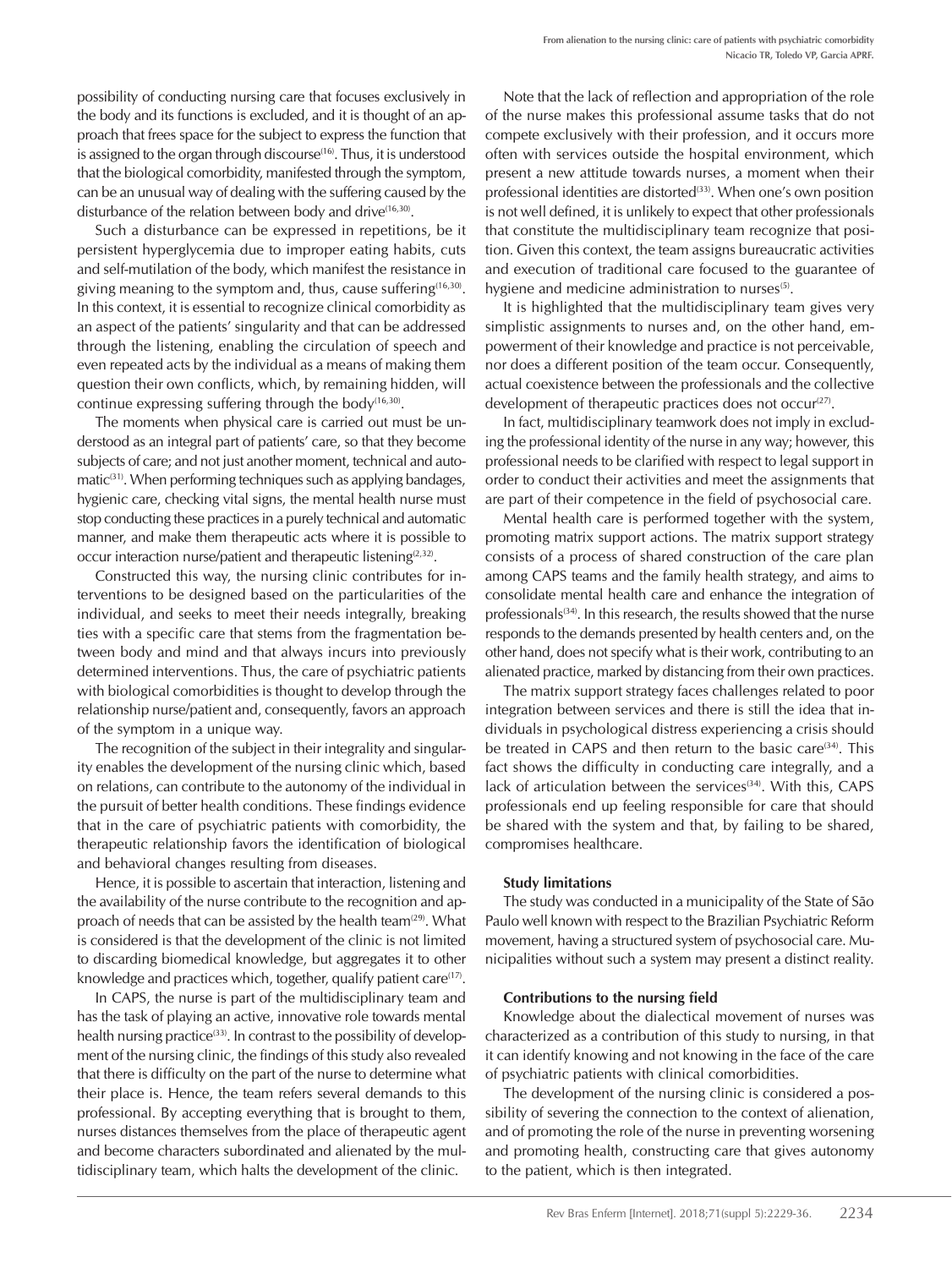This study enables possibilities for others to approach the importance of the clinic of psychiatric nursing, pointing it as a possibility to reaffirm the place of nurses as professionals that are open to meeting the patient and, based on that, think of new forms of care, considering integrality and the subjectivity of the individual that is seeking care.

#### FINAL CONSIDERATIONS

The knowledge on how the nurses working in CAPS care for psychiatric patients with clinical comorbidities was appropriated by the clinic of psychiatric nursing, and by the alienation and subordination of the nurse in the process of caring for the psychiatric patient.

It was observed that the nurse is inserted in a context marked by a dialectical movement that either reveals a reality of alienation, or presents possibilities for caring. On the one hand, there are nurses that restrict their practice as they distance themselves from the place of the individual that cares, and alienate themselves towards the knowledge and practice of the other. On the other hand, there are nurses that, by appropriating nursing knowledge, see possibilities for care based on the therapeutic relationship and the moments when they meet the patient.

# ERRATUM

Article "From alienation to the nursing clinic: care of patients with psychiatric comorbidity", with number of DOI: http://dx.doi.org/10.1590/0034-7167-2017-0930, published in the journal Revista Brasileira de Enfermagem, v71(suppl 5): 2229-2236, on page 2229:

Where it read:

# Talita Rodrigues Nicacio<sup>!</sup>, Vanessa Pelegrino Toledo<sup>i</sup>, Ana Paula Rigon Francischetti Garcia<sup>i</sup>

Read:

Talita Rodrigues Nicacio<sup>,</sup> Vanessa Pellegrino Toledo<sup>i</sup>, Ana Paula Rigon Francischetti Garcia<sup>i</sup>

#### **REFERENCES**

- 1. Pinho LB, Rodrigues J, Kantorski LP, Olschowsky A, Schneider JF. The challenges of mental health practice from the perspective of the psychosocial model: the view of health care professionals. Rev Eletron Enferm[Internet]. 2012[cited 2018 Jan 07];14(1):25-32. Available from: https://www.fen.ufg.br/fen\_revista/v14/n1/pdf/v14n1a03.pdf
- 2. Silva TC, Kirschbaum DIR. Knowledge construction in psychiatric nursing: a historical-critical approach. Rev Eletron Saúde Ment Álcool Drog [Internet]. 2010[cited 2018 Jan 07];6(1):409-38. Available from: http://www.revistas.usp.br/smad/article/view/38725
- 3. Almeida Filho AJ, Moraes AEC, Peres MAA. The performance of the nurse in the psicossocial attention centers: historical implication in the psychiatric nursing. Rev Rene[Internet]. 2009[cited 2018 Jan 07];10(2):158-65. Available from: http://www.periodicos.ufc. br/rene/article/view/4794
- 4. Barbosa CRR, Couto FC, Gomes RW, Emmerick V, Xavier ZDM. Atuação do enfermeiro frente aos modelos substitutivos no tratamento aos portadores de transtornos mentais. Rev Littera Doc Disc[Internet]. 2012[cited 2018 Jan 07];1(2):1-17. Available from: http://www.litteraemrevista.org/ojs/index.php/Littera/article/view/57
- 5. Aguiar DT, Silveira LC, Palácio PDB, Duarte MKB. Mental health nursing. Rev Baiana Enferm[Internet]. 2011[cited 2018 Jan 07];25(2):107-20. Available from: https://portalseer.ufba.br/index.php/enfermagem/article/view/5549/4464
- 6. Campos RO, Baccari IP. Intersubjectivity in Mental Health care: narratives of nursing technicians at a Psychosocial Care Center. Rev Ciênc Saúde Colet[Internet]. 2011[cited 2018 Jan 07];16(4):2051-8. Available from: http://www.scielo.br/pdf/csc/v16n4/v16n4a04.pdf
- 7. Almeida ANS, Feitosa RMM, Boesmans EF, Silveira LC. Clinical care nursing in mental health: reflections on a practice nurse. Rev Pesqui: Cuid Fundam[Internet]. 2014[cited 2018 Jan 07];6(1):213-31. Available from: http://www.seer.unirio.br/index.php/ cuidadofundamental/article/view/2819/pdf\_1105
- 8. Happel B, Scott D, Platania-Phung C, Nankivell J. Should we or shoudn't we? mental health nurses' views on physical health care of mental health consumers. Int J Mental Health Nurs[Internet]. 2012[cited 2018 Jan 07];21(3):202-10. Available from: https:// onlinelibrary.wiley.com/doi/abs/10.1111/j.1447-0349.2011.00799.x
- 9. Barbosa IG, Ferreira RA, Huguet FLR, Salgado JV, Teixeira AL. Comorbidades clínicas e psiquiátricas em pacientes com transtorno bipolar tipo I. J Bras Psiquiatr[Internet] 2011[cited 2018 Feb 07];60(4):271-6. Available from: http://www.scielo.br/pdf/jbpsiq/ v60n4/a07v60n4.pdf
- 10. Matheus MCC, Fustinoni S. Pesquisa qualitativa em enfermagem. São Paulo: Livraria Médica Paulista; 2006.
- 11. Wood GL, Haber J. Pesquisa em enfermagem. 4. ed. Rio de Janeiro: Editora Guanabara Koogan; 2001.
- 12. Martínez-Salgado C. Sampling in qualitative research. Basic principles and some controversies. Ciênc Saúde Colet[Internet]. 2012[cited 2018 Jan 07];17(3):613-9. Available from: http://www.scielo.br/pdf/csc/v17n3/v17n3a06.pdf